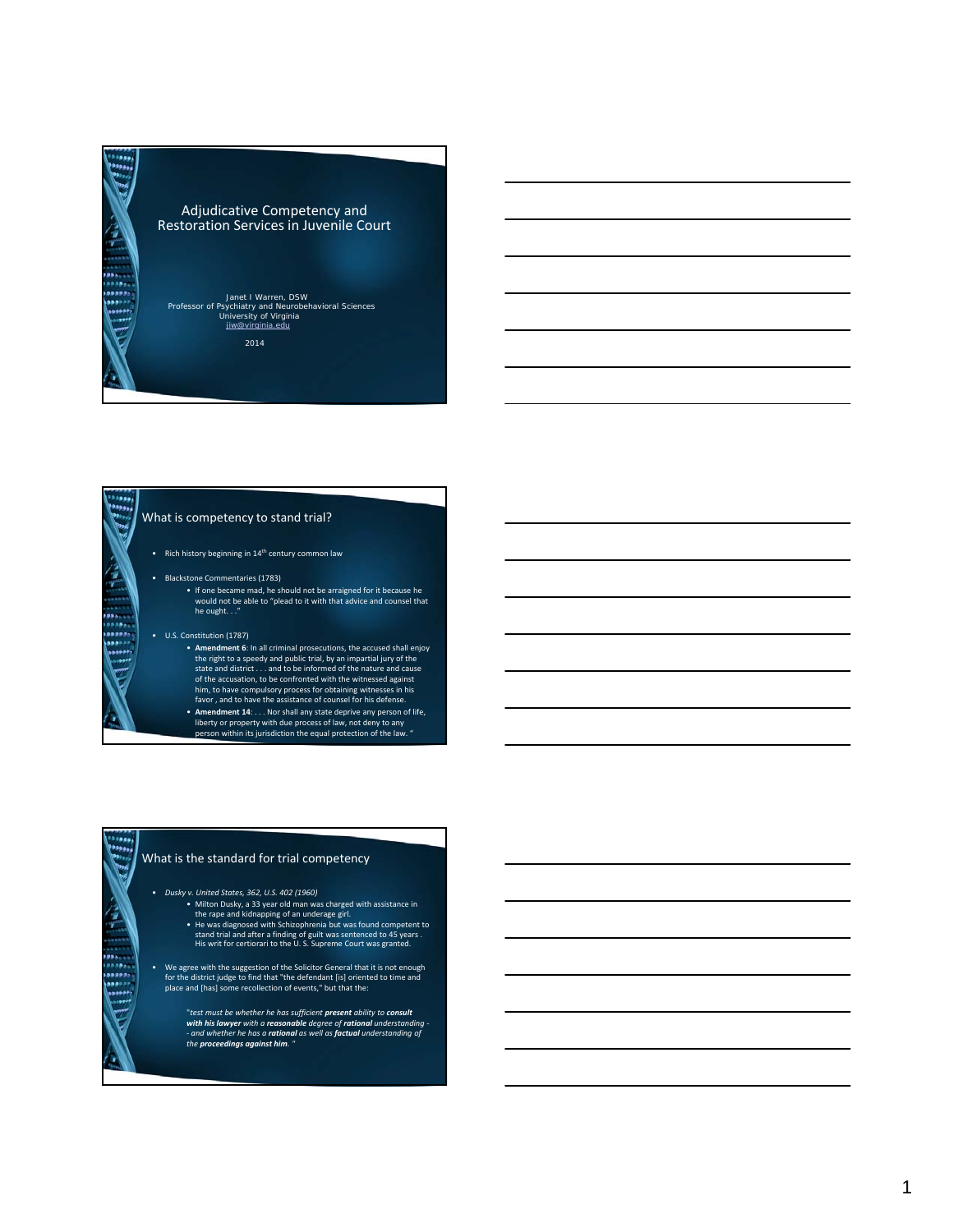$\mathbf{\hat{e}}$ 

 $\ddot{x}$  $......$ ,,,,, ببين

بووه

¢

,,,,, ..... ..... .....

#### How is competency relevant in juvenile court?

- 1899: Juvenile court based upon the philosophy of *parens patriae* based upon their less mature and more vulnerable condition as children.
- *Kent v. United States (383 U.S. 541, 1966).* Justice Fortas observed when considering the transfer of Morris Kent to adult court that:
	- ". . . There may be grounds for concerns that the child receives the worst of both worlds: that he gets neither the protections accorded to adults nor the solicitous care and regenerative care postulated for children."
- *In re Gault (387, U.S. 1 (1967).* Justice Fortas observed after reviewing the arrest and detention of Gerald Gault for making obscene phone calls that "neither the Fourteenth Amendment of the Bill of Rights is for adults alone." Based upon this, youth were afforded many of the same due process rights as adults including the right to q timely notification of charges, the right to confront witnesses, the rights against self‐ incrimination, and the right to counsel.

# How is restoration defined by the courts?

- *Jackson v. Indiana (406, U.S., 1972):* Theon Jackson, a deaf mute who could not read or write or communicate in other ways was charged with two counts of petty theft.
- A CST evaluation was conducted and the psychiatrist opined that his intelligence was too low for him to understand the charges against him and that the probability of him being restored to competency were "rather dim" even if he was not a deaf‐mute.
- Regardless he was committed to a psychiatric facility for treatment but later petitioned the Supreme Court asserting that this commitment was paramount to a life sentence.
- The court agreed ruling that a defendant could not be held longer than the reasonable period of time necessary to determine whether there is a<br>substantial probability that he would attain competency in the foreseeable *future.*

### What are the relevant clinical dimensions of competency

- 
- Two identified prongs requiring assessment<br>• Understanding the legal process that the youth will be<br>• encountering<br>• Ability to assist counsel
- Assessment involves <sup>a</sup> present state that can fluctuate over time and may require reassessment if there are significant changes.
- Reflects the capacity of the youth and not their current state of knowledge: therefore attempts at education as part of the assessment are not only permissible but required in most assessments.
- Requires both <sup>a</sup> rational as well as factual understanding of the relevant information ability to apply information to ones own situation in <sup>a</sup> way that suggests an ability to contribute thoughtfully to ones own defense.
- Entails <sup>a</sup> reasonable degree and not impeccable degree of understanding of the relevant information: the bar for competency is <sup>a</sup> relatively low bar and does not require legal eloquence or legal sophistication.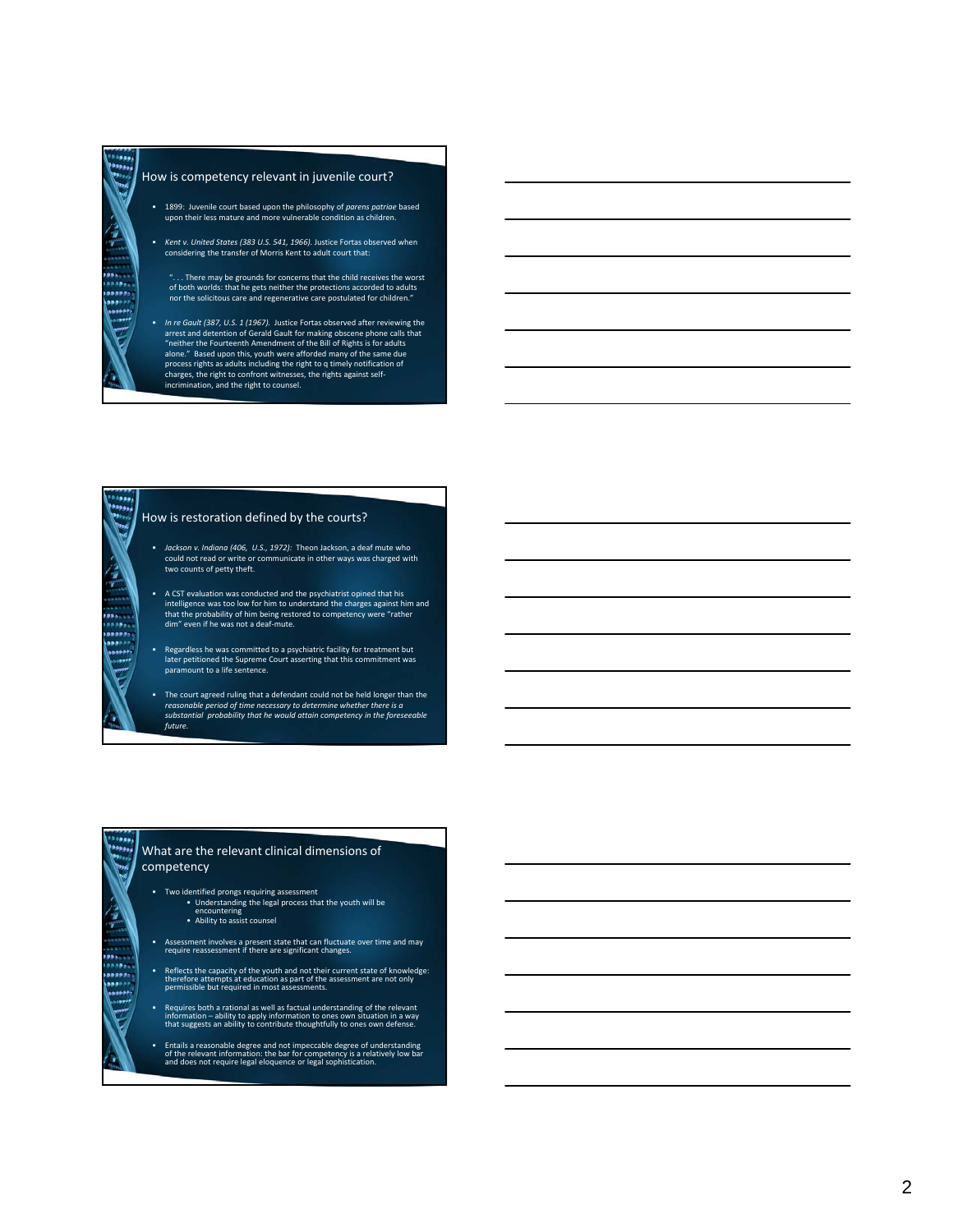10001

ę

,,,,,  $......$ ,,,,, .....

 $\epsilon$ 

 $\frac{1}{2}$ ,,,, زدهم

#### What are the most salient programmatic issues relevant to competency assessments

- Who is qualified to conduct competency assessments in juvenile court? • Master level licensed social workers and counselors • Doctorally trained psychologists and psychiatrists
	- Psychiatrists and medically trained individuals, only?
- How much training do these folks needs to conduct a high quality assessment, to write a articulate report, and to offer cogent testimony?
- What kind of mentorship and supervision is required to calibrate opinion formation within and across different county and state programs?
- How do you best address the issue of structured versus clinical assessment procedures and the embedded different practice?
- How do you best protect the autonomy of the evaluation process and protect the interface between the independent evaluator, the restoration program, and the court given the adversarial nature of the setting?

### What are the most salient programmatic issues relevant to competency restoration

- Who is qualified to offer restoration services to youth of different ages?
	- Trained forensic examiners only
	- BA level trained staff with experience working with youth
	- AA level staff with extensive experience supervising youth in various settings?
- How much training and supervision do they need to become effective and efficient?
- What exactly are their responsibilities? Teaching, mentoring, case management, treatment, advocacy, risk management?
- How do they coordinate with families, evaluators, program administrators, judges, and attorneys?

• Where do they offer services to the youth, how often, and for how long?

### Different approaches to providing restoration services

- Florida program began primarily as an inpatient program in 1997.
- The Virginia juvenile competency program began as a statutorily mandated community‐based program in 2001.
- The Maryland program began as a residential, community‐based program with some inpatient services offered to 15 % of youth in 2006.
- The Louisiana program begun as a regional, inpatient, and community‐ based program in 2006 .
- Other smaller programs beginning in cities and counties around the USA.